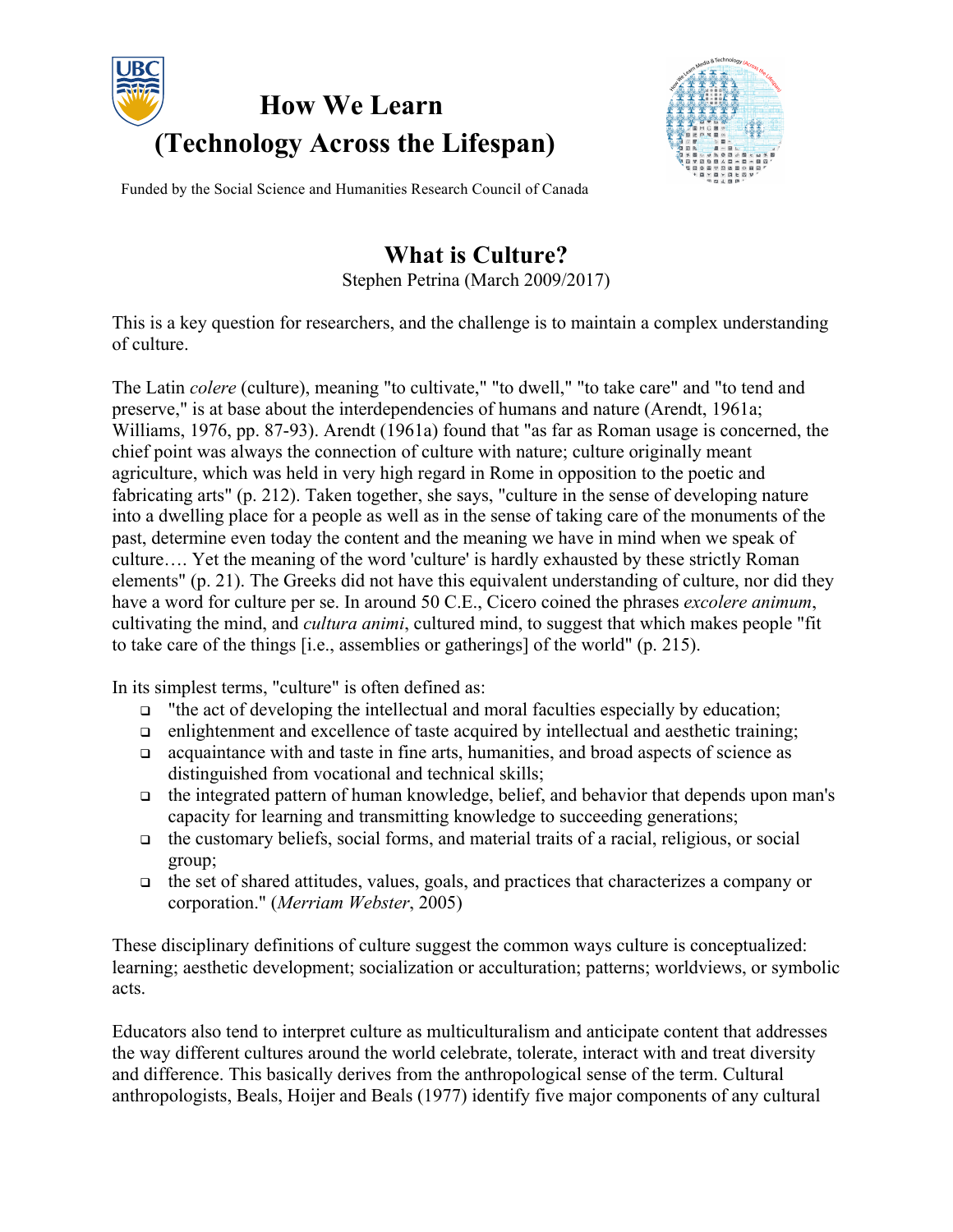system within society:

- $\Box$  a group or society consisting of a set of members.
- <sup>q</sup> an environment or context where the members carry on characteristic activities.
- $\Box$  a material culture consisting of the equipment and artefacts used by the members
- <sup>q</sup> a cultural tradition that represents the historically accumulated decisions of the members.
- $\Box$  the human activities, rituals, and behaviours emerging out of complex interactions among the members, the environment, the material culture and the cultural tradition.

The concept of *culture* was popularized through Matthew Arnold's *Culture and Anarchy*, published in 1869. Arnold defines culture broadly. Culture means considering people,

their way of life, their habits, their manners, the very tones of their voices; look at them attentively; observe the literature they read, the things which give them pleasure, the words which come forth out of their mouths, the thoughts which make the furniture of their minds. (p. 97)

But he also gives it a teleology or purpose:

The whole scope of the essay is to recommend culture as the great help out of our present difficulties; culture being a pursuit of our total perfection by means of getting to know, on all the matters which most concern us, the best which has been thought and said in the world, and, through this knowledge, turning a stream of fresh and free thought upon our stock notions and habits, which we now follow staunchly but mechanically, vainly imagining that there is a virtue in following them staunchly which makes up for the mischief of following them mechanically. (p. viii)

Culture can be reduced to symbols for guiding human action. For example, culture for Clifford Geertz is expressed in symbolic forms for communication and making meaning of the local world. Culture imposes meaning through semiotic means: "Believing, with Max Weber, that man is an animal suspended in webs of significance he himself has spun, I take culture to be those webs" (1973, p. 4). Embodied in symbols, culture involves patterns or webs of meaning transmitted or extending to members, is and manifests as a system of inherited/transmitted conceptions. Geertz's webs of meaning or significance involve attitudes, behaviours, beliefs and practices, cultural customs, interactions, myths, rituals, and material constructions. Geertz theorized culture as the interconnections or webs of meaning among these components. This is similar to the way some cultural psychologists define culture. Others define culture as cultural studies theorists define it.

Culture can also be defined as a "circuit of power, ideologies, and values in which diverse images and sounds are produced and circulated, identities are constructed, inhabited, and discarded, agency is manifested in both individualized and social forms, and discourses are created, which make culture itself the object of inquiry and critical analyses. Rather than being viewed as a static force, the substance of culture and everyday life— knowledge, goods, social practices, and contexts— repeatedly mutates and is subject to ongoing changes and interpretations" (Giroux, 2004, p. 60).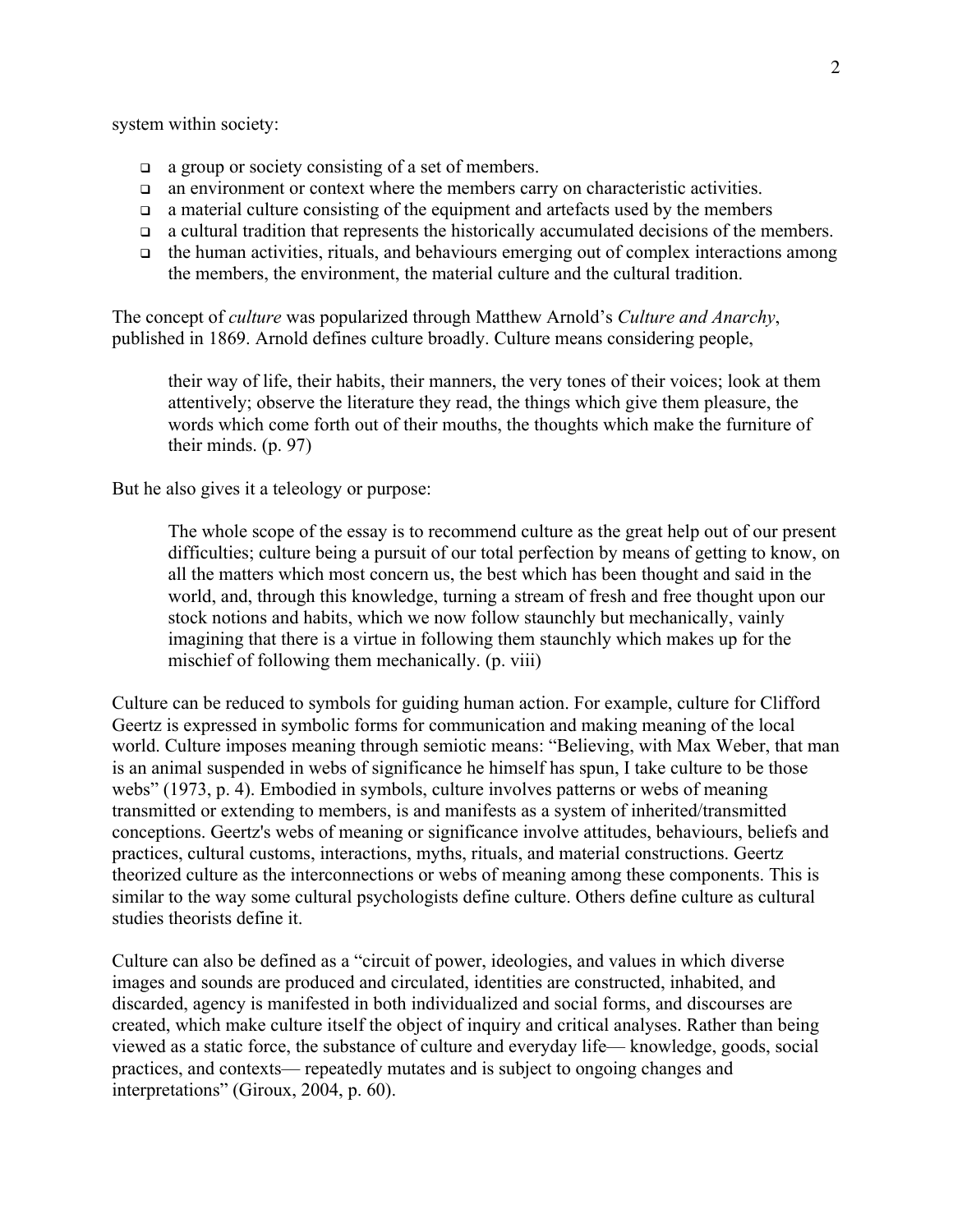Hence, cultural studies deals with culture a bit differently than anthropology. In cultural studies, culture is understood broadly as the production and circulation of meaning. This definition is drawn from the classic work of Raymond Williams, who we associate with the founding of cultural studies in the 1960s. An effective history of the word "culture" is found in his classic book *Keywords*.

Culture, then, has various meanings ranging from "whole way of life," "webs of meaning," "a 'tool-kit' of symbols, stories, rituals, and world-views," and "production and circulation of meaning," or a "toolkit of habits, skills, and styles from which people construct strategies of action. This "toolkit" definition is how the sociologist Ann Swindler (1986, p. 273) defines culture. She actually provides a very good analysis of varying definitions.

The challenge is to avoid:

- 1. a totalizing of the west, the east, or south, etc, recognizing the diasporic, hybrid, heteroglossia nature of culture at this point in time.
- 2. a privileging of one form of culture, high, middle, or low, or circulation of meaning over another.
- 3. an asymmetry of plural cultures and singular nature (alternative is the turn towards naturescultures).

## **References**

- Beals, R. L., Hoijer, H. & Beals, A. R. (1977). *An introduction to anthropology.* New York, NY: MacMillan.
- Geertz, C. (1973). *The interpretation of cultures: Selected essays.* New York, NY: Basic Books.
- Giroux, H. (2004). Cultural studies, public pedagogy, and the responsibility of intellectuals. *Communication and Critical/Cultural Studies, 1*(1), 59-79.
- Hall, S. (1980). Cultural studies: two paradigms. *Media, Culture and Society, 2*(1), 57-72.
- Kaminski, J. (2006). *Nursing through the Lens of Culture: A multiple gaze*. Unpublished manuscript.
- Swindler, A. (1986). Culture in action: Symbols and strategies. *American Sociological Review,* 51, 273.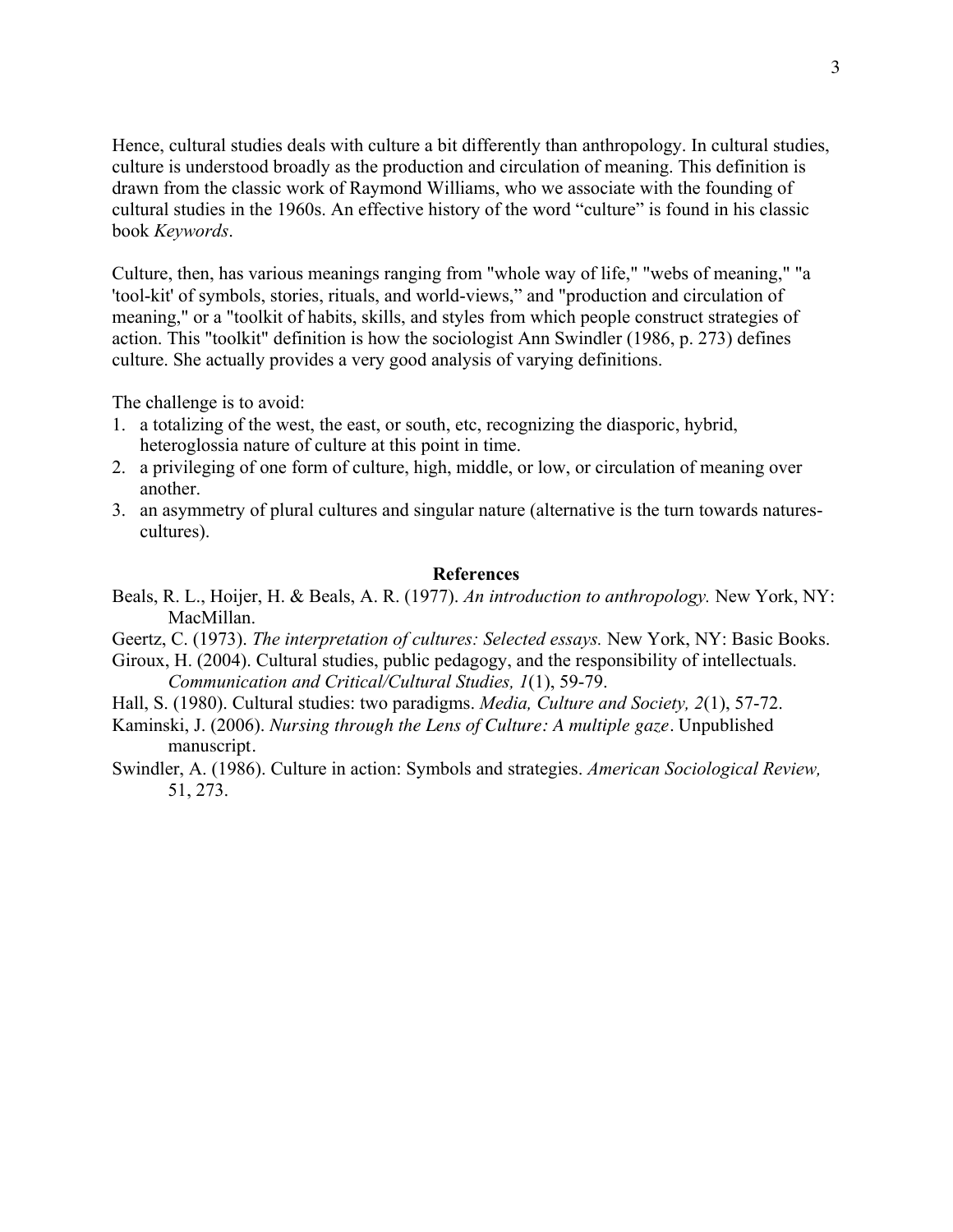Excerpt from Shukla (2015), *Costume*: If material culture is defined as "culture made material" and dress is a form of material culture, then dress (or costume) can be read as material manifestations of culture. Costume requires creators, so study must recognize individuals and individual interpretations of the costume traditions, standards, and goals. In focusing on the individual in the creative act, material culture studies combine attention to the object— its form, technology, and aesthetics— with attention to contexts of production and performance, where influences, processes, and procedures of evaluation come together. In acknowledging the centrality of contexts, we note those that are visible and tangible and those that are hidden in the mind yet fill the acts and products with meaning. (Shukla, 2015, p. 249)